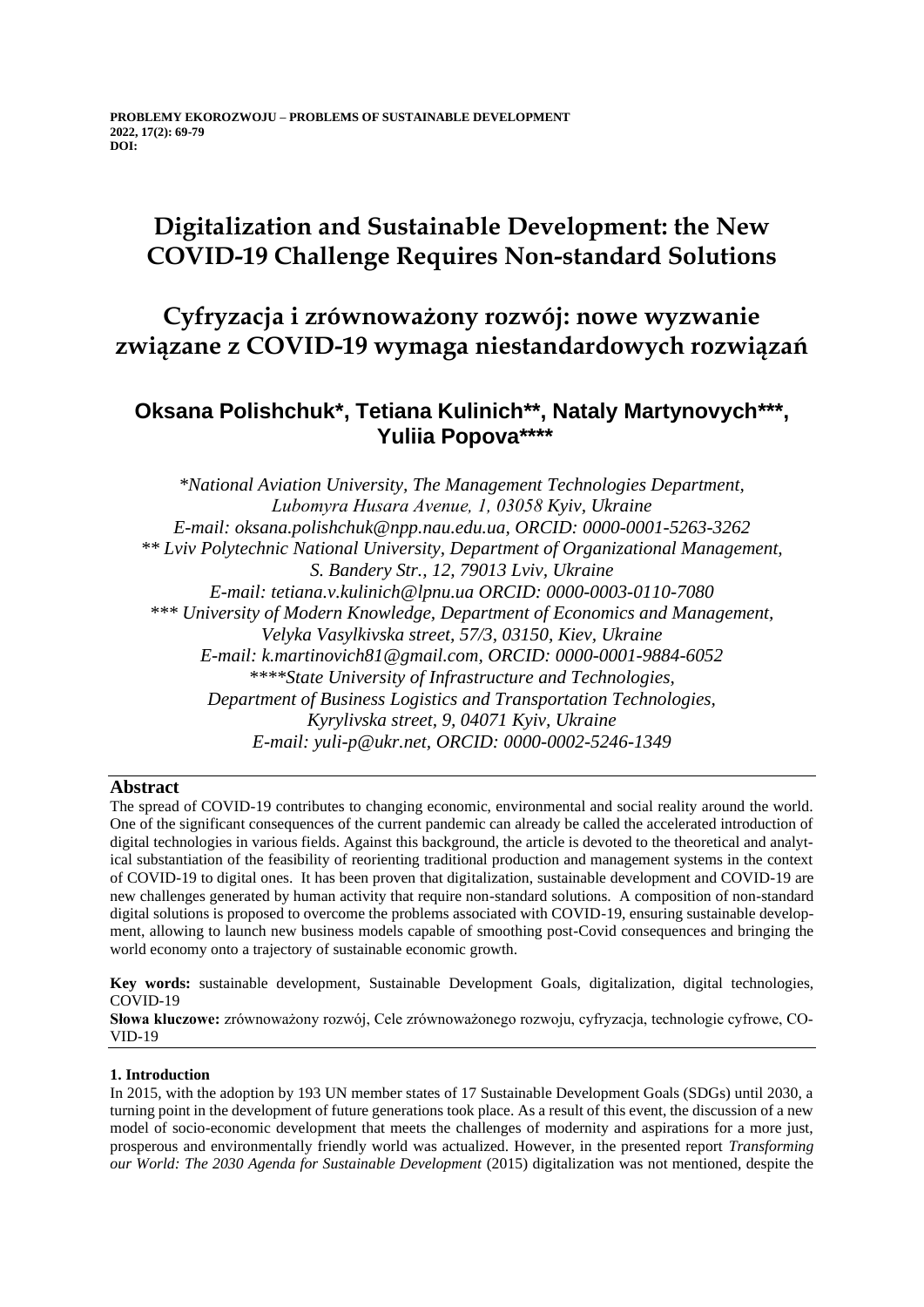fact that most experts in the field of management, business, finance, environmental management, sustainable development agree that digital transformation is not only a tool for achieving sustainable development goals, but also a driver of structural changes in various industries, the main game-changer of the world economy of the XXI century.

So, the leading consultants of Gartner Inc note that *digitalization is a new model of sustainable business development, covering personnel, business processes, things, scalable globally for the whole world through the use of information technology, the Internet, assuming effective personal service for everyone, everywhere and always*  (Inter Systems Experts, 2021). eMarketer experts believe that *digitalization is a process involving a global increase in the share of robotic production and automation of many life processes of humanity as a whole, contributing to the formation of sustainable development (*Global Ecommerce Forecast 2021, 2021). According to Rockwell Automation Vice President Mark Bottomley, who has made a significant contribution to the development of various industries across Europe, *sustainable development is becoming an increasingly relevant part of the social agenda, which makes it a critical topic for business and industry. Digitalization allows industries not only to reduce the amount of harmful waste, but also to effectively redistribute resources, increase productivity and create safer, more attractive working conditions for employees* (Rockwell Automation, 2019).

The COVID-19 Pandemic, which has shown the critical importance of digital technologies in the fight against poverty, environmental, economic and social risks, improving the quality of life of people, etc., has contributed more actively to the digitalization of the economies of the countries of the world, while exposing the problem of digital inequality and digital divides. Based on what has been said, digitalization is rightly considered a tool for implementing the sustainable development goals, and COVID-19 is a new challenge requiring non-standard solutions.

#### **2. The purpose of the article**

The purpose of the study is to formalize the theoretical and analytical aspects of digitalization under the conditions of COVID-19 and to develop non-standard solutions for ensuring sustainable development based on digital technologies.

#### **3. Methodology**

The study was based on the use of general scientific methods (in clarifying the essence of digitalization), as well as statistical, comparative and graphical analysis (in substantiating hypotheses and dependencies).

When forming the author's vision regarding the meaning of the category *digitalization*, the scientific statements of the following authors were summarized: H. Albach, B. Berthon, Е. Brynjolfsson, М. Jeon, М. Jeong, D. Ernst, B. Kahin, М. Knickrehm, S. Markovitch, T. Mesenbourg, H. Meffert, N. Negroponte, T. Niebel, A. Pinkwart, R. Reichwald, Z. Xiang, D. Fesenmaier, D. Tapscott, P. Willmott, K. Schwab, L. Halkiv, O. Karyi, I. Kulyniak, S. Okhynok, S. Markovitch, P. Willmott, М. Knickrehm, Р. Daugherty, N. Martynovych, E. Boichenko, O. Vivchar, N. Myskova, O. Popovych, O. Kasianenko, А. Galkin, Y. Popova, E. Chuprina, D. Shapovalenko.

When substantiating hypotheses and dependencies, the article sequentially verifies four logically interrelated hypotheses: 1) digitalization is a necessary condition, a driving force of sustainable development, 2) the COVID-19 pandemic has contributed to the acceleration of digitalization, 3) the COVID-19 pandemic has negatively affected digitalization 4) digitalization is an effective tool for making non-standard sustainable development decisions in the context of COVID-19, describing the relationship of the analyzed indicators (passenger turnover by air transport, revenues from air transportation, the number of commercial flights, the growth rate of the offer of carrying capacity, aircraft load, the volume of  $CO<sub>2</sub>$  emissions into the atmosphere, the volume of electronic sales, the dynamics of downloaded applications for remote work, the world level of falling tourist flow, the number of trips in absolute terms, etc.).

When establishing the relationship between digitalization, COVID-19 and sustainable development, quantitative and qualitative indicators are compared, reflecting positive and negative results and their impact on changing overall well-being.

The statements and conclusions are based on the analysis of official statistical data of various international organizations and companies, such as the United Nations Conference on Trade and Development, International Institute for Applied Systems Analysis (IIASA), Rockwell Automation, International Air Transport Association, Eurostat, World Meteorological Organization, World Tourism Organization, FreightWaves, Global Carbon Project, Pacvue, for 2019-2020 and partly 2021.

#### **4. Findings and Discussion**

#### *4.1. Digitalization and sustainable development in the context of COVID-19*

An analytical review of the study results of the symbiosis of digitalization, sustainable development and COVID-19, as well as the challenges generated by these phenomena, requires clarification of some theoretical aspects, in particular the essence of the digitalization category.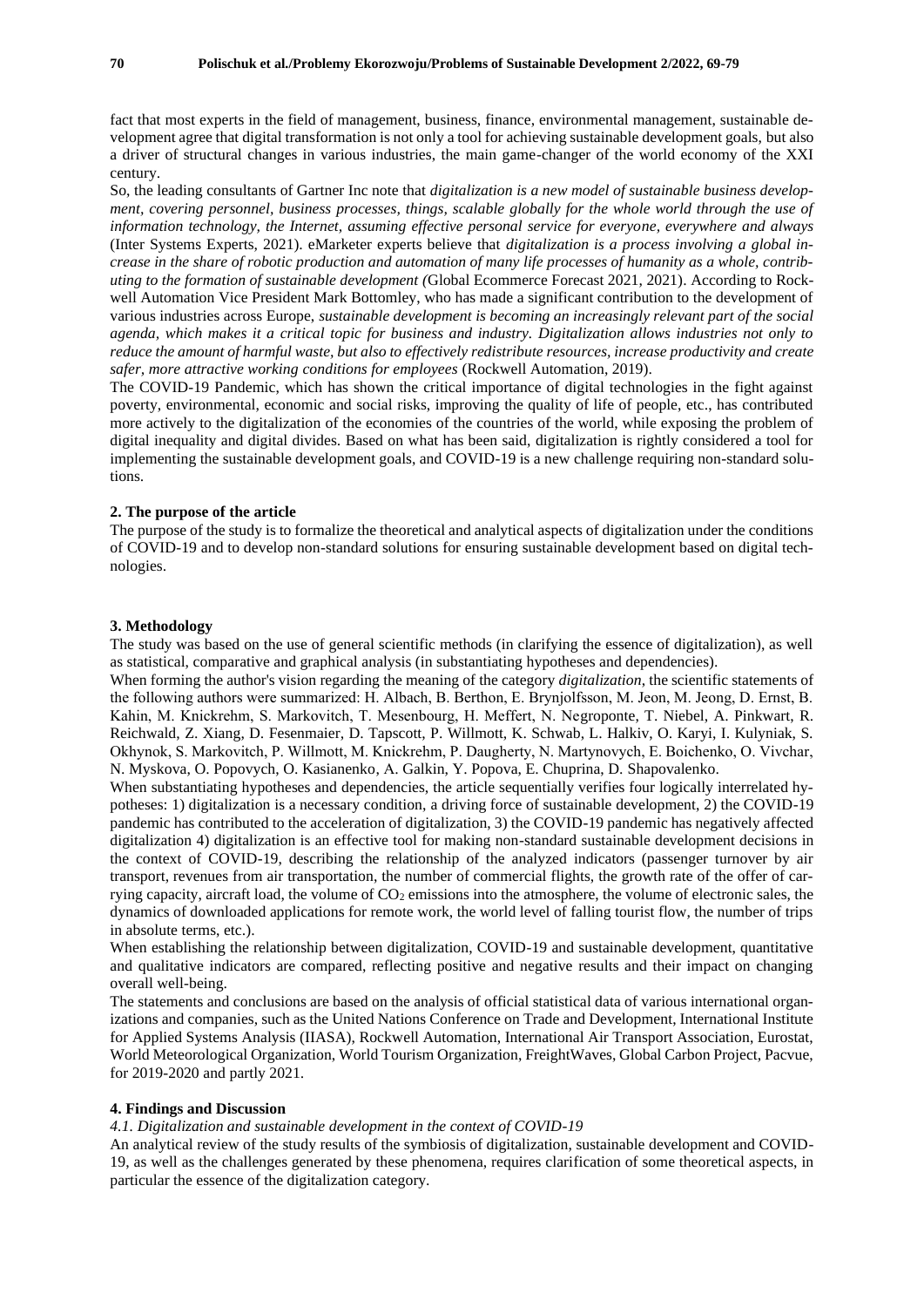A review analysis of previously conducted scientific studies by various authors, such as H. Albach, B. Berthon, Е. Brynjolfsson, М. Jeon, М. Jeong, D. Ernst, B. Kahin, М. Knickrehm, S. Markovitch, T. Mesenbourg, H. Meffert, N. Negroponte, T. Niebel, A. Pinkwart, R. Reichwald, Z. Xiang, D. Fesenmaier, D. Tapscott, P. Willmott, K. Schwab et al., allowed us to establish that the category *digitalization* appeared in 1995. This term was first used by a Greek-American computer scientist from the University of Massachusetts, the founder of the One Laptop per Child Association, who studied digital economics, Nicholas Negroponte (Negroponte, 1995). However, scientific circles started talking more actively about digitalization after Klaus Martin Schwab announced the Fourth Industrial Revolution at the World Economic Forum in Davos in 2016, noting that *economic growth and well-being for everyone is our common goal, and digital technologies will play the main role therein* (Schwab, 2016).

It should be noted that in the works of the authors presented above, digitalization is considered as a result of the natural evolutionary process of economic and social development, which includes computer, information and communication technologies. Agreeing with this opinion, we consider it appropriate to visualize this statement (Fig. 1).



Figure 1. Conceptual vision of the periodization of the formation of digitalization, compiled by the authors on the basis of generalization (Negroponte, 1995; Schwab, 2016)

From (Fig. 1) it follows that information, computer and communication technologies belong to the Third Industrial Revolution, digital technologies – to the Fourth one. The method of measuring the level of development in percentiles is explained by the fact that this scale allows unifying the results of both statistical and empirical studies (polls, marketing research, expert opinions) and presenting them in a generalized form. In this regard, we came to the conclusion that digital technologies are an obligatory component of digitalization, and digitalization, in fact, is the process of introducing digital technologies into all spheres of society (The compact Oxford English dictionary: complete text reproduced micrographically, 1991). This point of view is reflected in the research of the vast majority of scientists in various scientific fields.

Thus, R. Tapscott understands digitalization as revolutionary changes in business models based on the use of digital platforms, which lead to a radical increase in market volumes and competitiveness of companies (Tapscott, 1998).

In the studies of Ukrainian economists L. Halkiv, O. Karyi, I. Kulyniak, S. Okhynok, digitalization is considered as a *new model of business development*, *a new paradigm of accelerated economic development* based on such processes as globalization, transformation, integration (Halkiv, 2020).

S. Markovitch, P. Willmott define digitalization as the process of digitizing all information (and even material) resources (creating digital copies) and the formation of network interaction platforms in order to obtain a predictable and guaranteed result for any control impact (Markovitch, Willmott, 2014).

M. Knickrehm, B. Berthon, P. Daugherty argue that digitalization is a phenomenon caused by the rapid development of information technologies, microelectronics and communications in most countries of the world (Knickrehm, Berthon, Daugherty, 2018).

Relying on the statements of R. Tapscott, L. Halkiv, O. Karyi, I. Kulyniak, S. Okhynok, S. Markovitch, P. Willmott, M. Knickrehm, B. Berthon, P. Daugherty, as well as based on the conceptual vision of the periodization of the formation of digitalization (Fig. 1), it has been established that digitalization should be understood as integration processes taking place at the level of companies, industries, affecting all spheres of society. In addition, we came to the conclusion that digitalization is the core of the digital economy, which the authors understand as a system of economic, social and cultural relations based on the application and use of computer, information and communication and digital technologies.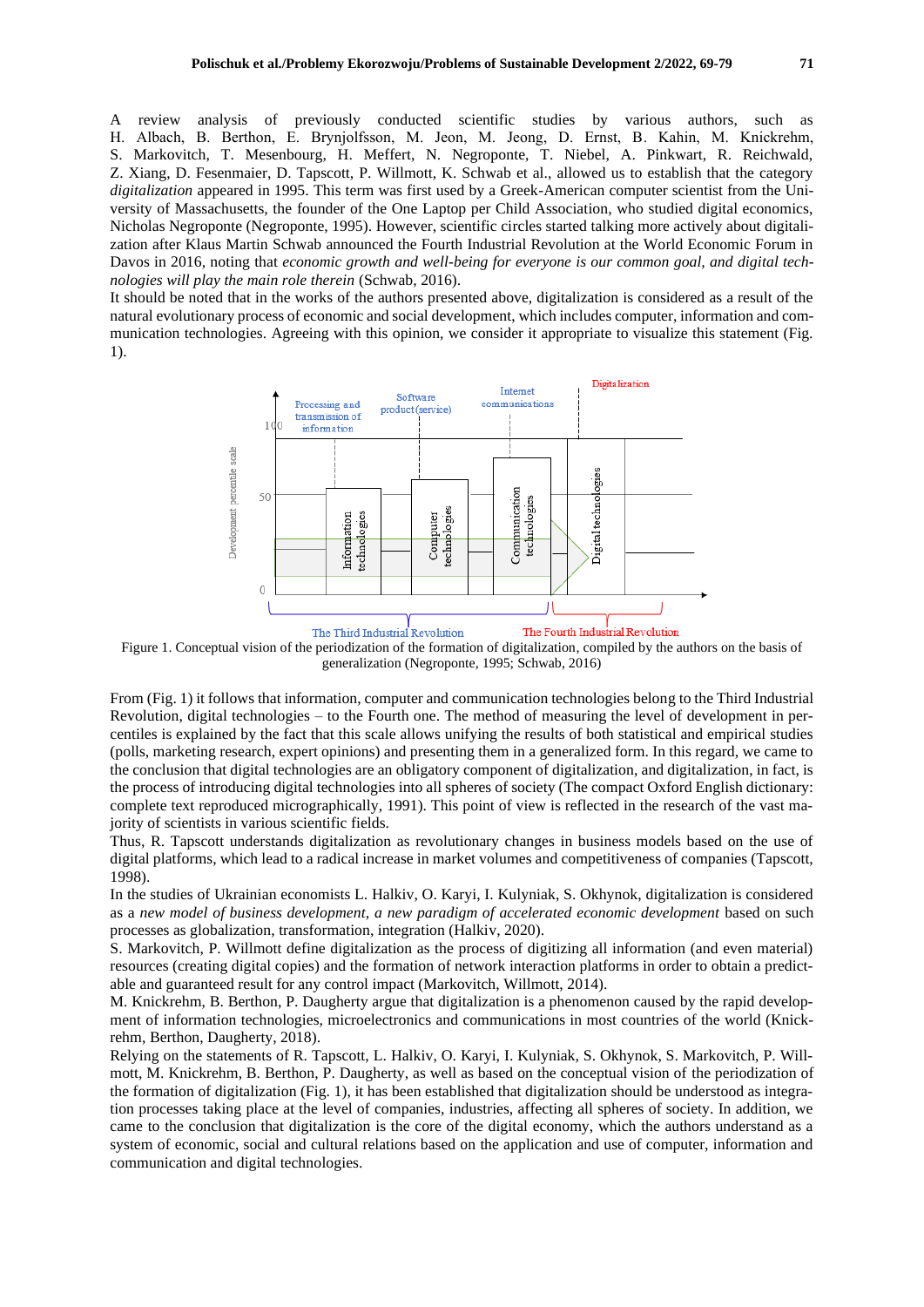All of the above gives grounds to assert that digitalization is a conductor of economic, environmental, social, cultural and other changes that affect the life of an individual and society as a whole, and also becomes a necessary condition, a driving force for sustainable development. A similar point of view is reflected in the studies of N. Martynovych, E. Boichenko, O. Vivchar, N. Myskova, O. Popovych, O. Kasianenko, focused on the formation of the educational level of the population of Ukraine under the conditions of the information society. The authors note that it is necessary to move to a new level of progress based on renewable sustainability, the implementation of which can be ensured through digitalization, which in turn will allow the formation of a new personality focused on the system of environmental values, and not on the values of consumer society (Martynovych, 2019).

This thesis is confirmed by the analysis presented by UNCTAD, according to which, over the past decades, the relevance of the introduction of digital technologies in industry, agriculture, engineering, construction, real estate services, small and medium-sized businesses, financial and other spheres has increased significantly. Accordingly, for the period of 2010-2020 the number of Internet users increased from 1.6 billion to 4.1 billion (the prevalence rate increased from 23 to 54%); the number of smartphones, that just started to appear on the market in 2007-2008, reached 3.2 billion by 2020, while global Internet traffic increased from 4 thousand to 100 thousand GB per second. Over the period 2015-2020, the volume of e-commerce revenue in the world has grown more than 2.5 times, reaching \$3.5 trillion (UNCTAD, 2020). All this testifies to an unprecedented technological breakthrough, as well as to the fact that the prerequisites for transferring key processes to a digital environment and ensuring their continuity have already been formed.

The COVID-19 pandemic contributed to the acceleration of digitalization. This is stated, among other things, in the report of the United National Conference on Trade and Development *The COVID-19 Crisis: Accentuating the Need to Bridge Digital Divides*, according to which of the six main digitalization trends, three are directly related to quarantine: remote work and the use of technology communication; changing consumer habits; negative impact on some digital platforms (UNCTAD, 2020). As we can see, along with the positive impact of COVID-19 on digitalization, there is also a negative one, which requires additional attention and the development of non-standard solutions, which are presented below. Thus, the author's reasoning and analytical argumentation give grounds to assert that digitalization is one of the conditions for ensuring sustainable development.

This point of view was reflected in several reports of 2019-2020 at once. In particular, the problems of digitalization in connection with the implementation of the sustainable development goals were discussed in detail in the reports: *Digital revolution and sustainable development: challenges and prospects* within the framework of the *World in 2050* initiative; UNCTAD *Report on the Digital Economy 2019* and *The Covid-19 Crisis: Accentuating the Need to Bridge Digital Divides*; the report of the UN High-level Group on Digital Cooperation *Time of Digital Interdependence* (TWI 2050, 2019; UNCTAD, 2019, 2020; UN, 2019). The general thesis of the expert opinions reflected in these reports is that digitalization potentially contributes to the implementation of the SDGs in three main directions (Table 1).

| Result                                                                                                                                                                                                                                        | <b>SDG</b>                                                                                                                                                                                                                     |
|-----------------------------------------------------------------------------------------------------------------------------------------------------------------------------------------------------------------------------------------------|--------------------------------------------------------------------------------------------------------------------------------------------------------------------------------------------------------------------------------|
| 1st direction                                                                                                                                                                                                                                 |                                                                                                                                                                                                                                |
| Digitalization accelerates the process of transition from an environmentally hazardous business model                                                                                                                                         |                                                                                                                                                                                                                                |
| to a circular economy                                                                                                                                                                                                                         |                                                                                                                                                                                                                                |
| Reduction of environmental risks, creation of additional jobs in                                                                                                                                                                              | Improving the standard of living of society around the                                                                                                                                                                         |
| the <i>green</i> sectors of the economy                                                                                                                                                                                                       | world, especially in developing countries. Ensuring a                                                                                                                                                                          |
|                                                                                                                                                                                                                                               | healthy lifestyle and promoting well-being for every-                                                                                                                                                                          |
|                                                                                                                                                                                                                                               | one at any age.                                                                                                                                                                                                                |
| 2nd direction                                                                                                                                                                                                                                 |                                                                                                                                                                                                                                |
| Digitalization contributes to social integration, reducing inequality of opportunities, literacy development,                                                                                                                                 |                                                                                                                                                                                                                                |
| as well as increasing financial inclusion                                                                                                                                                                                                     |                                                                                                                                                                                                                                |
| Internet connectivity in developing countries. Gaining access to                                                                                                                                                                              |                                                                                                                                                                                                                                |
| financial resources for people living in developing countries                                                                                                                                                                                 | Reducing the inequality of access to the Internet for res-                                                                                                                                                                     |
| through various mobile applications. Electrification of develop-                                                                                                                                                                              | idents of the countries of the world. Ensuring inclusive                                                                                                                                                                       |
| ing countries and reduction of the cost of Internet traffic Popular-                                                                                                                                                                          | and equitable quality education and promoting lifelong                                                                                                                                                                         |
| ization of norms and values protecting human rights through the                                                                                                                                                                               | learning opportunities for all                                                                                                                                                                                                 |
| Internet                                                                                                                                                                                                                                      |                                                                                                                                                                                                                                |
| 3rd direction                                                                                                                                                                                                                                 |                                                                                                                                                                                                                                |
| Transition of the world economy to sustainable ecological development                                                                                                                                                                         |                                                                                                                                                                                                                                |
| While regulators are not keeping up with the pace of development<br>of the digital revolution and the greening of the global economy,<br>however, digitalization has a high potential to reduce anthropo-<br>genic impact on the environment. | Ensuring the availability and rational use of water re-<br>sources, access to affordable, reliable, sustainable and<br>modern energy sources for all.<br>Promoting the fight against climate change and its con-<br>sequences. |

Table 1. The main directions of SDG implementation based on digitalization, compiled by the authors on the basis of generalization (TWI 2050, 2019; UNCTAD, 2019, 2020; UN, 2019)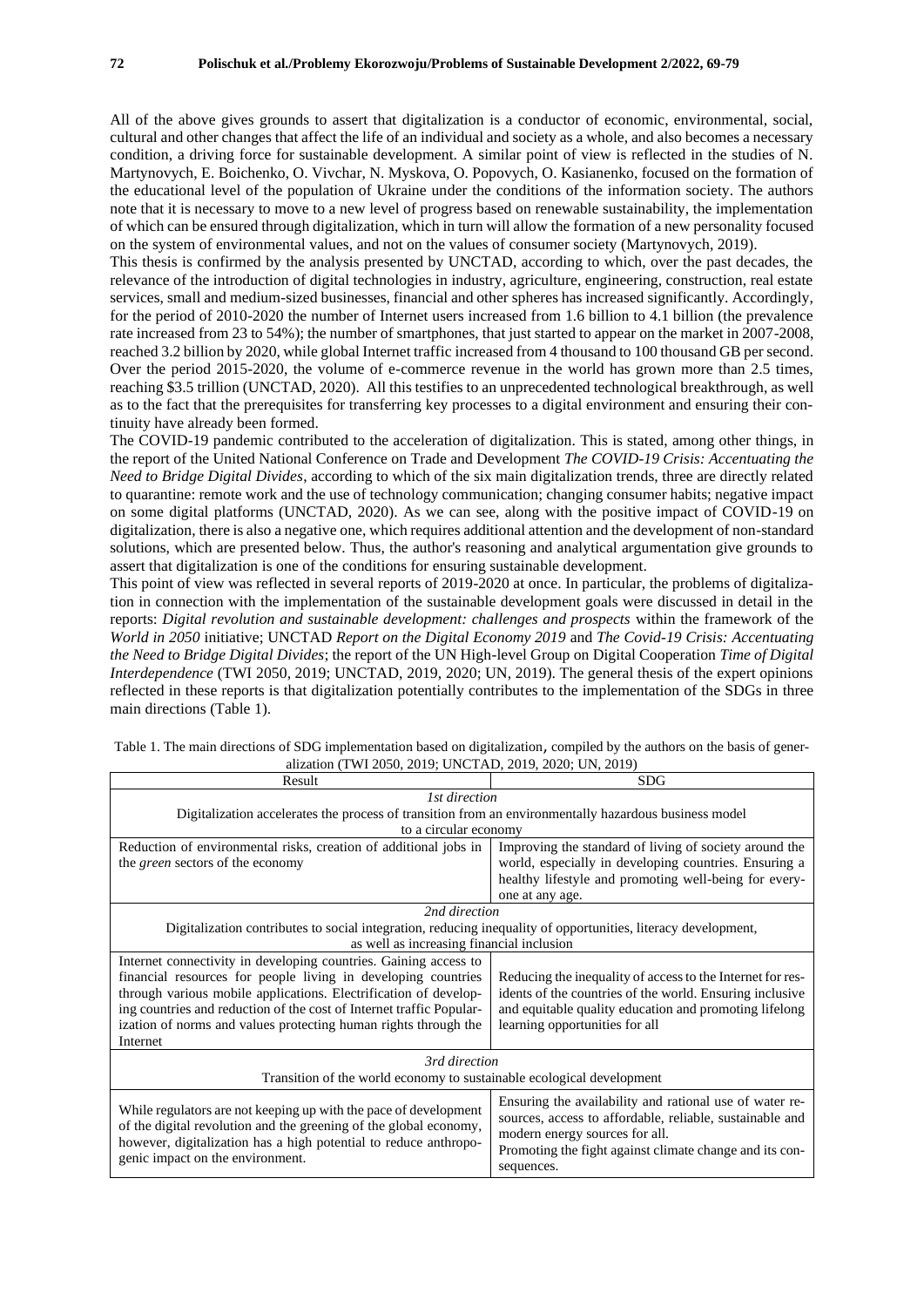Thus, tabular data allow us to conclude that sustainable development is becoming an increasingly relevant part of the social agenda, which makes it a critically important topic for business and industry. Digitalization allows industries not only to reduce the amount of harmful waste, but also to efficiently redistribute resources, increase productivity and create safer, more attractive working conditions for employees.

#### *4.2. Digital management technologies: Aviation and COVID-19*

Aviation is one of the industries in which the digitalization of business processes is proceeding at the most active pace. This trend of technological transformation is due to the twenty-year growth in demand for air transportation (Fig. 2), which is associated with the development of tourism, which has had a positive impact on the aviation industry, as well as minimizing costs and the risk of human error. However, despite the prospects of the aviation industry, the coronavirus pandemic has had a devastating impact on its development worldwide. Thus, for the period of 2019-2020, there was a decrease in global revenue in passenger kilometers (RPKs) by 66%, which is comparable to the level of global air traffic in 1998 (Fig. 2).



The IATA Annual Review 2020 report on the devastating impact of COVID-19 on the aviation sector reads as follows: *In 2020, the COVID-19 pandemic was the strongest shock to air transportation and the aviation industry since World War II. Even the terrorist attacks of September 11 and the global financial crisis of 2007-2008 were not so dramatic from an economic point of view* (Fig. 3).



The decrease in passenger turnover, of course, had a negative impact on airline revenues. So, if before the COVID-19 pandemic (2018-2019), the revenues of air carriers were at the level of \$ 600 billion. By the end of 2020, their total incomes have decreased three times, which is comparable to 1993 (Fig. 4).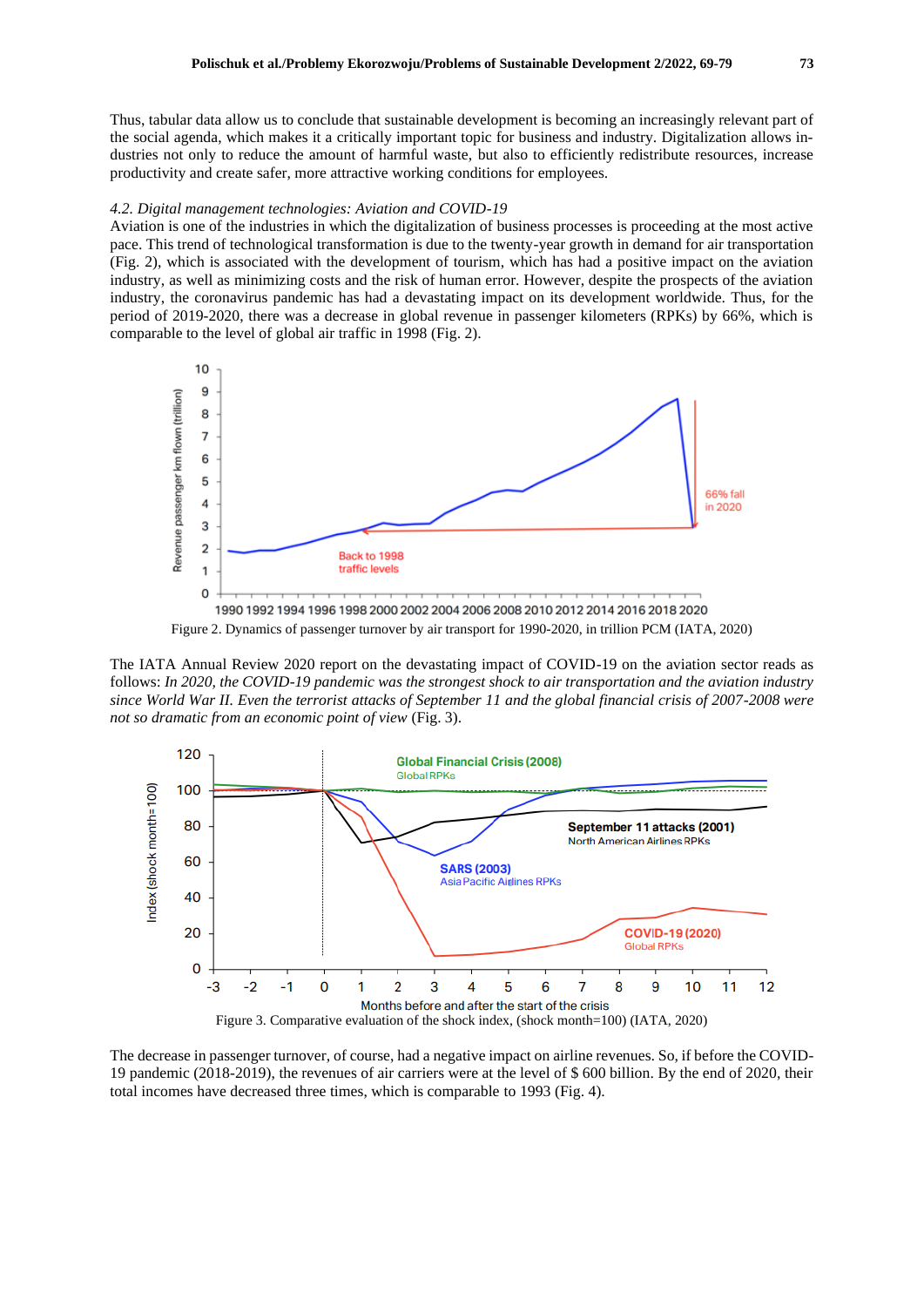

The domestic aviation market of China suffered the most, which literally in three months (February-April 2019) decreased by 94% compared to the previous year, but closer to 2020 it has already recovered by 60% (IATA, 2020). Unlike the Chinese market, the European one is recovering very slowly. According to Eurostat, there were no significant signs of air travel recovery in the first months of 2021. So, in January 2021, the decline was 68% of the level of 2019, in February -73%, and in March -71%. In April, the reduction of flights was estimated at 70%. Despite the fact that in August 2021, the number of commercial flights to the EU increased by 48% compared to August 2020, this is still much lower than the *pre-pandemic* level (-31% compared to August 2019). (Eurostat, 2021).

Flight statistics at the largest European aviation hubs show a similar picture: Paris de Gaulle Airport and Amsterdam Airport handled 67% less flights, Frankfurt Airport 65% less, and Munich Airport 81% less. The decline in Barcelona was 79%, in Madrid -66%, in Rome -76%, in Vienna -76%, in Dublin -86% and Copenhagen -81% (Eurostat, 2021).

Despite the magnitude of the negative impact of the pandemic, quarantine measures have also brought positive results from the point of view of sustainable development. Thus, according to the analytical reviews of the logistics company Freight Waves, for the period 2020-2021, along with a decrease in the growth rate of the supply of carrying capacity, the loading of aircraft increased, which contributed to an increase in the profitability of airlines from cargo transportation, thereby leveling the negative effects of rising costs, for example, fuel. The highest load rates are observed in Europe (89.0%) and Latin America (85.3%) (FreightWaves, 2021).

In addition, the coronavirus pandemic has led to a record decrease in  $CO<sub>2</sub>$  emissions into the atmosphere, causing a *greenhouse effect* and, as a result, global warming. Thus, in the Global Carbon Project studies, it is noted that for 2020-2021, the volume of  $CO_2$  emissions worldwide, it decreased by 2.4 billion tons (7%), which is significantly more than the previous record figures of the end of World War II – 0.9 billion tons and at the peak of the global financial crisis  $-0.5$  billion tons (GCP, 2021).

However, despite the presence of positive aspects, their share in the total volume is insignificant, which gives grounds to assert that COVID-19 is a global challenge requiring non-standard solutions. This is also evidenced by the forecasts of international analytical centers, according to which the restoration of international passenger traffic will be carried out at a very slow pace. It is expected that in 2021, the volume of international traffic will still represent only a small fraction of pre-crisis indicators and will not fully recover until at least 2023 (Global Ecommerce Forecast 2021).

Therefore, digital technologies and digitalization in the existing reality, according to the author (O. Polishchuk), are an effective tool for making non-standard decisions. For example, due to the digital revenue management technology *Revenue Management*, airlines, under the conditions of dynamic pricing of services, have the opportunity to differentiate services clearly according to customer requests in a short period of time. In addition, this technology allows you to create a client profile once, create personal offers, services and tariffs, as well as make changes and additions at any time if necessary. Attribution of passengers and the formation of personal profiles through the sale of additional services contribute to an increase in the volume of aviation retail and increase competitiveness.

As a tool to combat the consequences of a COVID challenge, we also consider it advisable to use online services that allow you to book a flight from any place in the shortest possible time without unnecessary risks of infection. Among the most popular digital technologies for online booking of air travel, OneTwoTrip, Online, Aviasales metasearch, Kauak (service for booking air tickets for international flights), Travelocity, Rozetka.Travel (popular in Ukraine) can be distinguished.

In the context of a pandemic, the so-called *customization* is becoming increasingly relevant in the passenger air transportation market, which involves the interaction of airlines and aircraft manufacturers in the process of cabin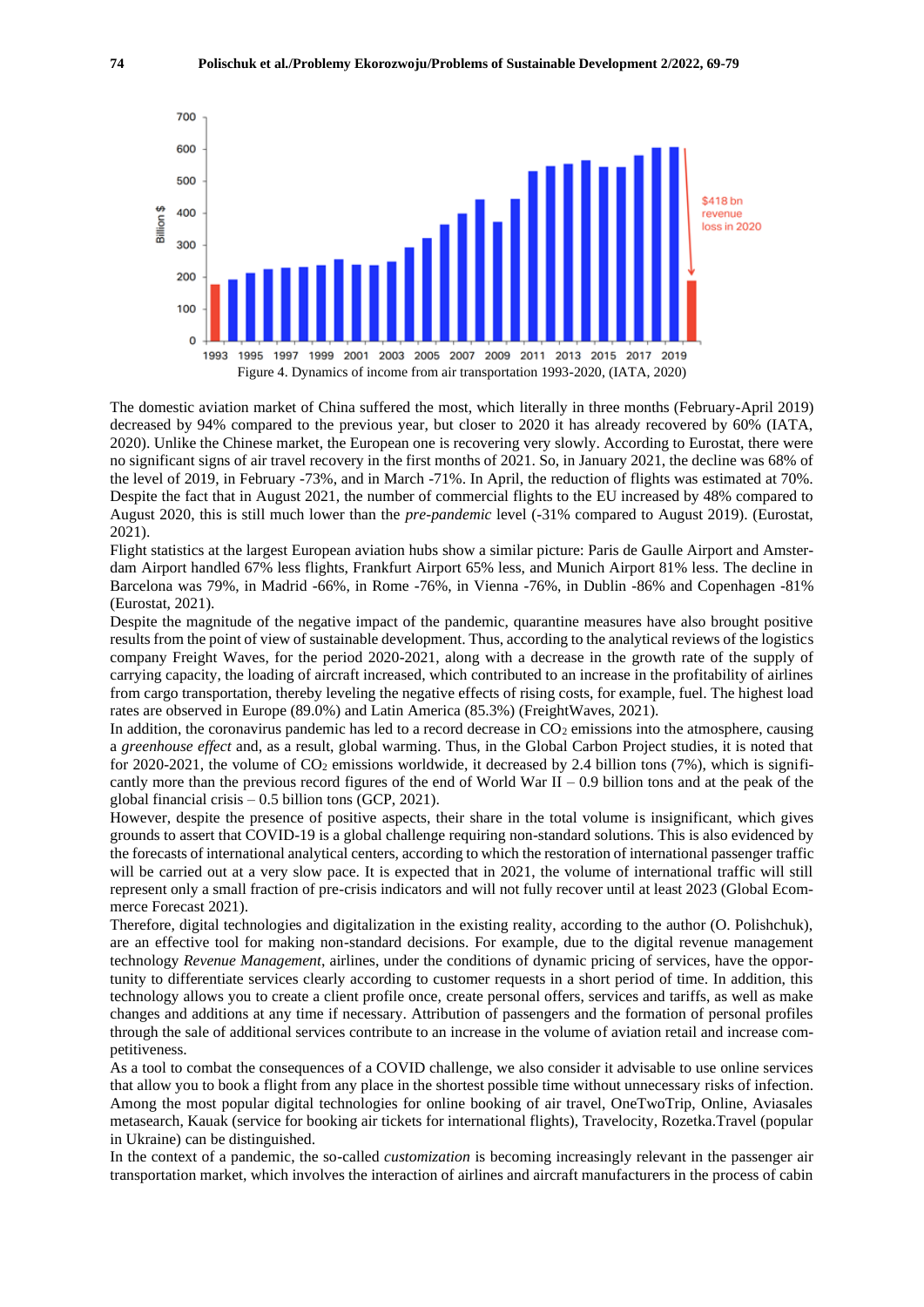layout. Thanks to the digital technologies of virtual (VR, virtual reality) and augmented reality (AR, augmented reality), it becomes possible to reproduce a full-scale mock-up of a custom version of the aircraft cabin, and then form a projection of the future design solution and test all the elements until the final assembly of the cabin. Thus, airlines can not only assess the prospects for the development of the air fleet in the medium and long term, but also manage the existing fleet of aircraft in real time in order to work out solutions for the configuration and retrofitting of the cabin.

The trends and directions of development of the global passenger air transportation market outlined above indicate that, under the conditions of current restrictions on air travel due to COVID-19, the aviation industry should show flexibility and adaptability, since the modern world, even after the end of the pandemic, will never be the same. The onset of the Fourth Industrial Revolution, combined with new challenges, dictate different rules, which are based on digitalization. Based on this, not only aviation, but the whole of humanity (present and future generations) needs to be integrated into the transformed reality of sustainable development.

#### *4.3. Digital management technologies: management, economics of organizations and COVID-19*

Speaking about digitalization in the context of management, it should be noted that it affects absolutely all spheres of society and industries, enterprises of various forms of ownership and activities, organizations, processes. Digital technologies can be aimed at management and leadership; negotiations and sales; management psychology; formation of critical thinking and personal growth; improvement of managerial qualifications, etc. Digital management technologies require new approaches to the organization of management, including flexible methodologies for project development and management; the creation of mental maps and the use of a single collective information space, etc.

Along with the urgent need to use digital technologies in management on the way to the implementation of corporate digitalization, a number of problems arise related to the unwillingness of managers, employees, consumers to integrate into the digital space, to rebuild their thinking on the course of global sustainable development.

Therefore, digitalization of management of both the enterprise and the state is, on the one hand, a challenge emanating from the external environment, and on the other, creates additional competitive opportunities in the context of the COVID-19 pandemic, against which significant transformations have taken place, leading to one of the deepest economic recessions in the world over the past 100 years. At the same time, the poles in the development of trade and services have shifted, the structure of employment has changed, etc.

On the basis of all that has been said, it follows that COVID-19 had not so much a negative impact, but rather contributed to a change in realities, redirecting the traditional foundations and understanding of production, sales, consumption, education. This fact is also noted in the reports of international organizations. In particular, the Digital economy report united nations conference on trade and development, 2019 talks about changes in consumer habits, expressed in an increase in electronic sales. For example, in the USA in the period of 2019-2020, there was an increase in online sales in the field of food delivery, pet food. Significant growth affected some items of medical products. According to Pacvue, sales of hand antiseptics and antibacterial soap have increased (Pacvue).

According to analytical studies of The COVID-19 Crisis: Accentuating the Need to Bridge Digital Divides over a ten-day period (mid-January – early February 2020), there was an increase in the volume of food products of the Chinese online retailer JD.com by 215% to 15 thousand tons (compared to the same period last year) (UNCTAD, 2020).

Changing habits due to COVID-19 will also be discussed at the upcoming 24th session of the UNWTO General Assembly (Marrakesh, Morocco, November 30 – December 3, 2021). The agenda notes that *The pandemic has revealed the importance of multimedia communications within the new reality. The current shift towards digitalization, as a result of which the habits of viewers and users are changing, and the consolidation of strategies for shifting the focus to mobile devices have accelerated since the pandemic broke out* (UNWTO, 2021).

Another area in which there has been a sharp increase in user activity over the period of 2019-2020 is streaming services. The closure of theaters, cinemas and schools to quarantine, helped attract a new audience to streaming services and video hostings such as Netflix, HBO, YouTube, etc.

Due to the spread of COVID-19 in the world, more and more people began to work remotely using video conferencing services and messengers. The demand for the use of programs such as Microsoft Teams, Skype, Cisco's Webex and Zoom has increased. Since the end of January 2020, China has seen a significant increase in the use of remote work services such as WeChat, Tencent and Ding (Fig. 5).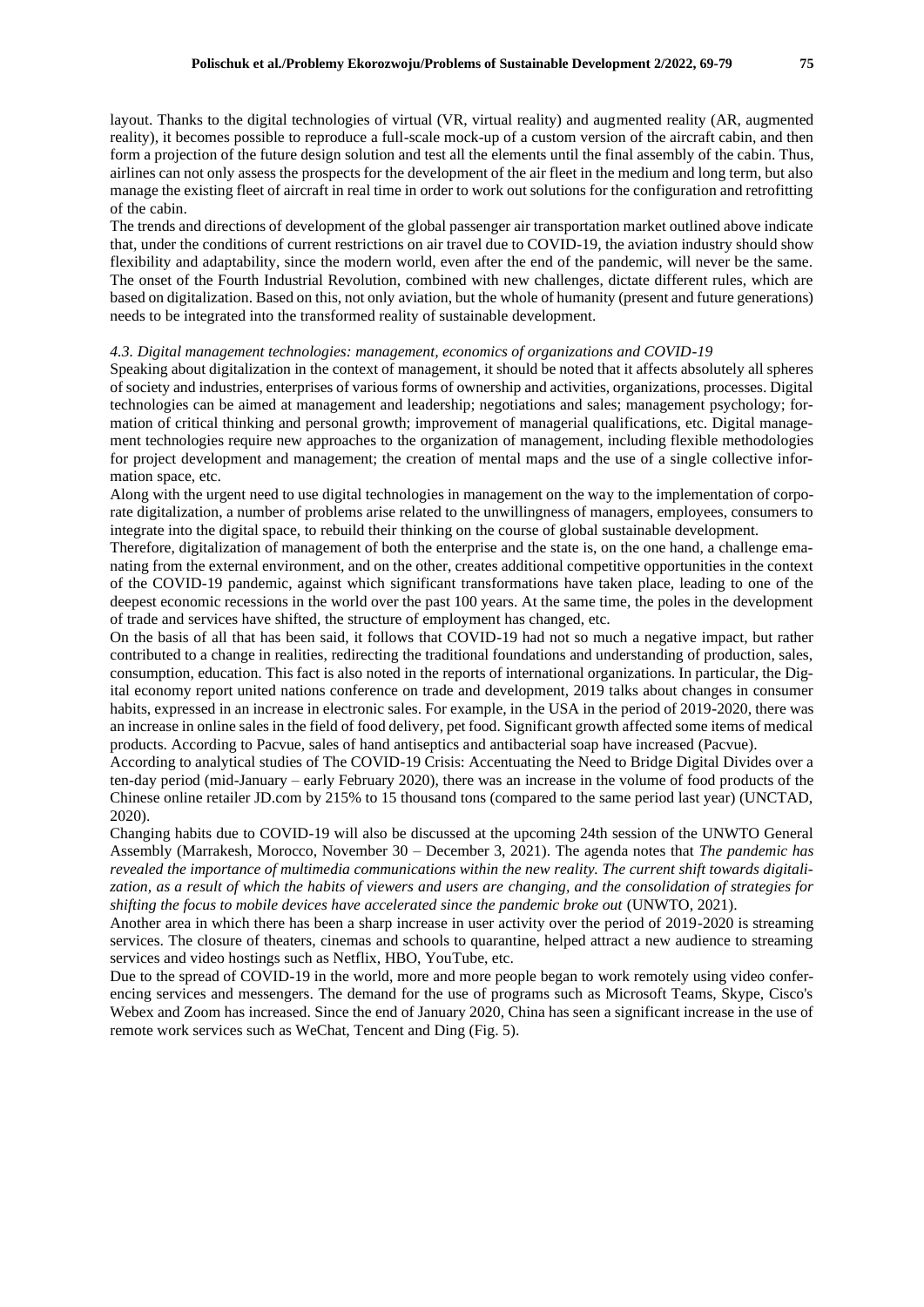

Figure 5. Dynamics of downloaded applications for remote work in China 2020 (Sensor Tower, 2020)

Digital tools and online trainings allow teachers to stay in touch with students. Digital technologies have also played a positive role in the activities of the International Organization for Migration. For example, in Belgium and France, under the conditions of the pandemic, they began to use online platforms on which citizens must register if they find themselves in a difficult situation. In Slovakia, consular offices offer a geolocation service via a SIM card in order to contact their citizens and provide them with the necessary information.

The use of online platforms stimulates the development of cloud technologies for data storage and analysis, increases the demand for renting various services of technology companies such as Amazon Web Services, Microsoft, Tencent and Alibaba.

As mentioned earlier, experts also note the positive effects of COVID-19 on the environment, which are manifested in reducing greenhouse gas emissions, improving water quality, reducing noise, improving air quality and, in some cases, restoring wildlife (GCP, 2021). At the same time, in the studies of atmospheric experts from the World Meteorological Organization, it is noted that the *positive impact* from the suspension of economic activity on the level of CO<sup>2</sup> in the atmosphere during a pandemic is extremely small, since the overall picture is made up of annual emissions and represents the entire volume accumulated since the pre-industrial era. On this scale, reductions in emissions in one particular year are unlikely to have an impact on global atmospheric carbon dioxide levels (WMO, 2021). Despite the presence of visible social and economic and environmental benefits obtained during the quarantine, scientists around the world note that during the same period of 2019-2020, the amount of household and medical waste increased, exacerbating the previously acute problem of waste recycling with the disposal of personal protective equipment.

Tourism in general and some digital platforms, mainly in the field of transportation and travel, such as Uber, Lyft, Didi Chuxing (transportation services), Airbnb, Booking.com (housing rental services) suffered significantly from COVID-19. This trend reflects the general decline in the travel and tourism industries during the pandemic (Fig. 6). Thus, according to UNWTO analytical data, in 2020 the number of international arrivals decreased by one billion or by 74% compared to 2019.

Regionally, the Asia-Pacific region suffered the greatest damage from the pandemic in tourism, since the strictest travel restrictions were in effect there -84% (300 million) international arrivals. In the Middle East and Africa, there was a decline of -75% (UNWTO, 2019, 2020).

Europe lost 70% of the tourist flow in 2020, while the European continent recorded the largest drop in the number of trips in absolute terms compared to 2019 -500 million. In the North and South America, the decrease in the number of foreign tourists was 69% (UNWTO, 2019, 2020). The global nature of the COVID-19 consequences in tourism industry, as well as the relevance of sustainable development, is evidenced by the upcoming 24th session of the UNWTO General Assembly (Marrakesh, Morocco, November 30 – December 3, 2021), in which (4. Thematic session: *Innovation, Education and Rural Development to Build Back Better*), issues of restarting tourism through innovation, based on digital technologies, and education for future generations will be discussed (UN-WTO, 2021).

The studies of the European Union Agency for Cybersecurity have also established both positive and negative effects of COVID-19 on digital processes and components of sustainable development. The analytical report notes that, on the one hand, the growth of electronic sales contributed to the acceleration of the digital transformation of enterprises, medium and small businesses, accounting for 99% of all companies in Europe, forced to expand their online presence in order to survive under the current conditions. On the other hand, published opinion polls have shown that about 41% of Europeans are concerned about the security of online payments (EUAC, 2020).

In addition, COVID-19 has demonstrated the existing stratification both between countries and within them. According to UNCTAD's analytical data, the least developed countries are experiencing certain limitations in various areas, which are associated with the lack of Internet, which ultimately slows down digitalization. Using the example of education, it is possible to demonstrate more clearly the existing digital divide between states and students.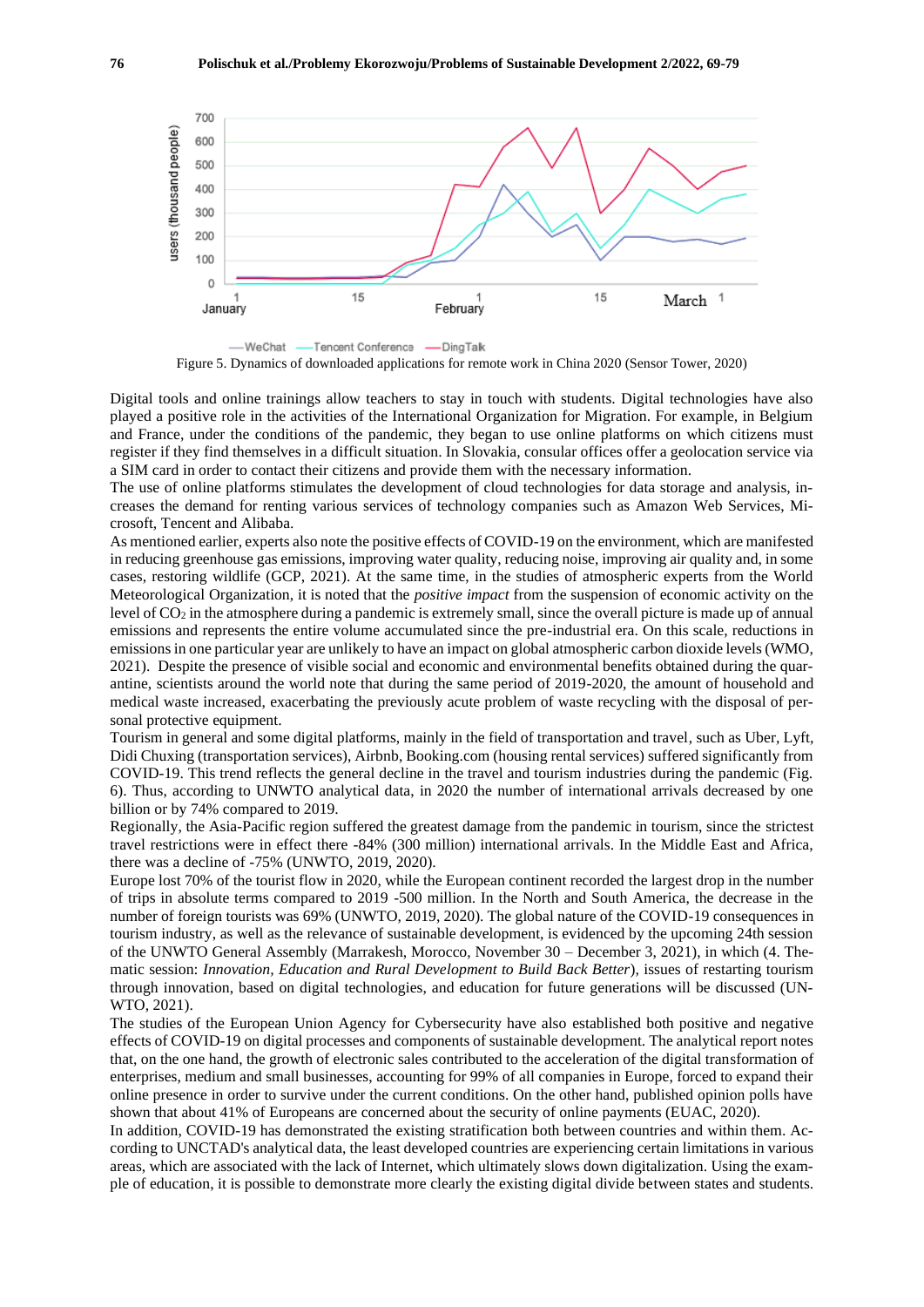Thus, according to the Program for International Student Assessment, in countries such as Denmark, Slovenia, Norway, Poland, Lithuania, Iceland, Austria, Switzerland and the Netherlands, 95% of students can use a home computer, while in Indonesia this figure is only 34%. Among low-income states, more than 75% do not offer any form of distance learning, while those that do offer it, cover only 36% of residents with Internet access (PISA, 2021).



Figure 6. The level of decrease in the tourist flow in the world during the pandemic (UNWTO, 2020)

Summarizing what has been said, it should be noted that despite the efforts of the world community to jointly research the origin, behavior, and global influence of the virus, answers to many questions will be received and made public much later. Only one thing is clear, the symbiosis of digitalization, sustainable development and COVID-19 are new challenges generated by human activity that require non-standard solutions.

In this regard, the composition of non-standard digital solutions to overcome the problems associated with COVID-19, ensuring sustainable development, is presented below (Table 2).

Thus, the presented trends will allow launching new business models that can smooth out the post-covid consequences and put the world economy on a trajectory of sustainable economic growth. At the same time, digitalization is a key tool for achieving Sustainable Development Goals.

#### **5. Conclusion**

Based on the results of the research, there are theoretical and applied foundations of digitalization under the conditions of COVID-19 are formed in this article, as well as non-standard solutions for ensuring sustainable development based on digital technologies are developed.

- 1. As a result of a review analysis of previously conducted scientific research in the field of digital transformations, it was found that digitalization is the result of a natural evolutionary process of economic and social development, which includes computer, information and communication technologies, which made it possible to deepen the terminological apparatus of the economy and to approach the consideration of applied problems in a substantive way.
- 2. As a result of generalization of theoretical and analytical data, it is proved that digitalization is a conductor of economic, environmental, social, cultural and other changes affecting the life of an individual and society, as well as a necessary condition for sustainable development, which made it possible to identify the main directions of the implementation of the SDGs based on digitalization.
- 3. Comparative analysis of statistical indicators for the period of 2019-2020, made it possible to prove that the COVID-19 pandemic contributed to the acceleration of digitalization, as well as the fact that along with the positive impact of COVID-19 on digitalization, there is also a negative one, which gave reason to assert that the symbiosis of digitalization, sustainable development and COVID-19 are new challenges generated by human activity that require non-standard solutions.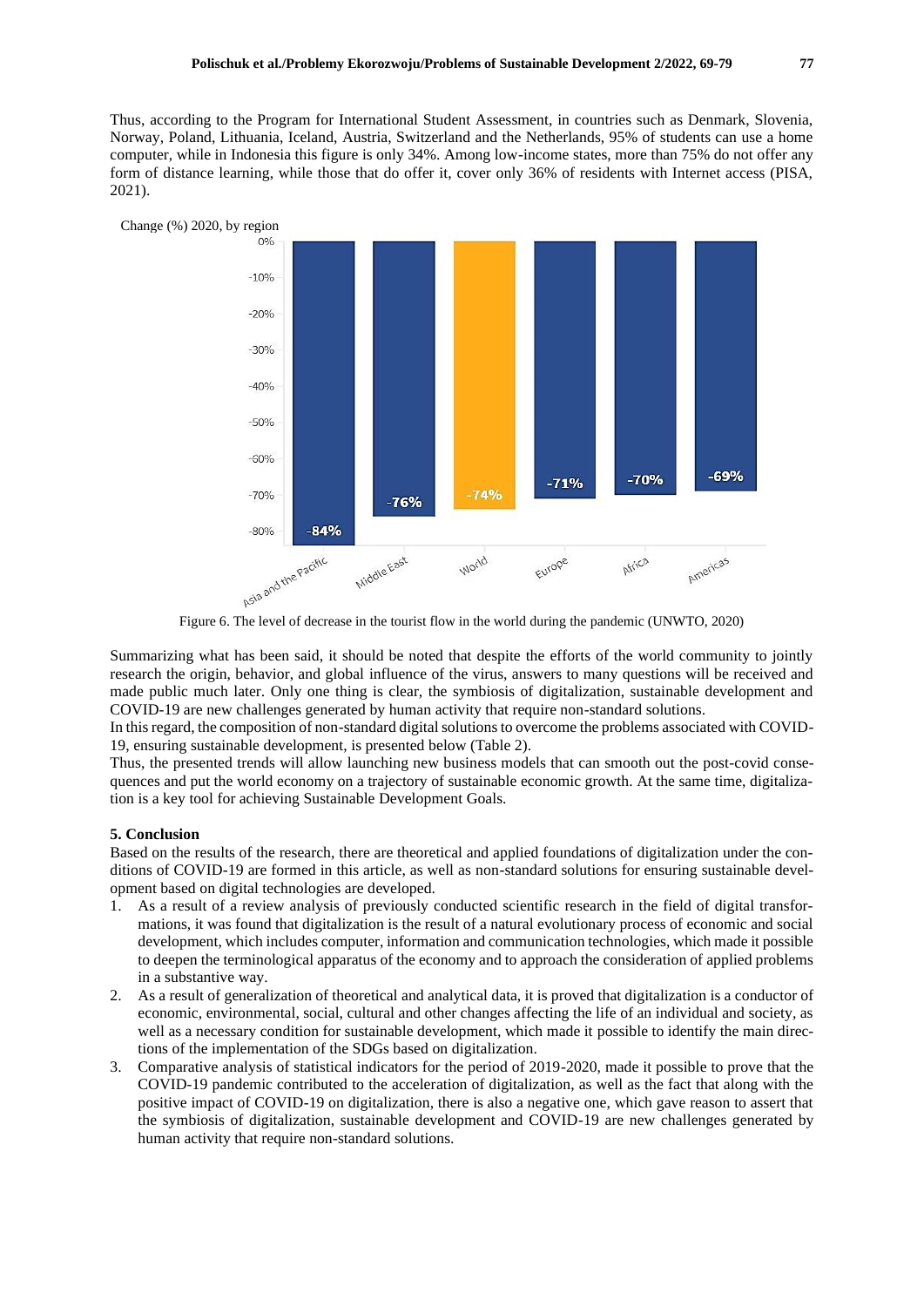Table 2. Non-standard digital solutions for sustainable development in the context of COVID-19, compiled by the authors  $r_{\text{data}}$  to (IDC's, 2021, Gartner, 2020)

| according to (IDC s, $2021$ , Gartner, $2020$ )                                                                                     |                                                                                                                                       |
|-------------------------------------------------------------------------------------------------------------------------------------|---------------------------------------------------------------------------------------------------------------------------------------|
| 5-year trend (2020-2025)<br><b>Accelerated transition to cloud technologies</b>                                                     | 10-year trend (2020-2030)<br><b>Composite business architecture</b>                                                                   |
| Transition of enterprises of various industries to cloud digital                                                                    | The transition of enterprises of various industries to a modular                                                                      |
| models in order to remain competitive.                                                                                              | flexible business architecture model (packaged business services,                                                                     |
|                                                                                                                                     |                                                                                                                                       |
| <b>Transition to autonomous digital operations</b>                                                                                  | data factories, private 5G networks and embedded AI, etc.), allow-                                                                    |
| The transition of enterprises of various industries to cloud eco-                                                                   | ing organizations to move from rigid traditional planning to a flex-                                                                  |
| systems as a basic structure that will expand the capabilities of                                                                   | ible response to rapidly changing business needs, which creates<br>opportunities for the introduction of innovative approaches, re-   |
| resource management and real-time analytics.                                                                                        | duces costs and improves partnerships.                                                                                                |
| <b>Peripheral computing</b>                                                                                                         |                                                                                                                                       |
| The transition of enterprises in various industries to peripheral                                                                   |                                                                                                                                       |
| computing and business models that will take into account                                                                           | <b>Algorithmic trust</b>                                                                                                              |
| changes in office work and work at home related to the pan-                                                                         | The transition of enterprises of various industries to algorithmic                                                                    |
| demic, which will allow for faster and more efficient response to                                                                   | models of trust, since enterprises and organizations can no longer                                                                    |
| changing needs.                                                                                                                     | fully trust management bodies and their place is taken by algo-<br>rithms that ensure the confidentiality and security of data, track |
|                                                                                                                                     | their origin and confirm the identity of people and things (SASE,                                                                     |
| <b>Intelligent digital workspace</b>                                                                                                | Secure Access Service Edge), as well as by responsible and expli-                                                                     |
| The transition of enterprises of various industries to an intelli-<br>gent workspace, which will allow employees to work more effi- | cable AI, that is, an algorithm with traceable stages.                                                                                |
|                                                                                                                                     |                                                                                                                                       |
| ciently both on their own and on joint projects.<br><b>Digital legacy of the pandemic</b>                                           |                                                                                                                                       |
|                                                                                                                                     | <b>Silicon-free technologies</b>                                                                                                      |
| Transition of enterprises of various industries to a sustainable                                                                    | The transition of enterprises in various industries to carbon tech-                                                                   |
| digital infrastructure. This non-standard solution is associated                                                                    | nologies, involving the use of new materials with expanded capa-                                                                      |
| with the technical debt that arose due to forced migration to the                                                                   | bilities instead of silicon, the physical stock of which is being de-                                                                 |
| cloud space during the quarantine period, so enterprises of all                                                                     | pleted, which make it possible to make technologies more compact<br>and faster.                                                       |
| industries will continue to look for opportunities to create sus-<br>tainable digital infrastructures.                              |                                                                                                                                       |
|                                                                                                                                     | <b>Formative artificial intelligence</b>                                                                                              |
| <b>Opportunistic expansion of digital opportunities</b>                                                                             | The transition of enterprises in various industries to formative AI,                                                                  |
| The transition of enterprises in various industries to subscription                                                                 | which is able to change dynamically in order to respond to the sit-                                                                   |
| models involving the acquisition of at least one startup to de-                                                                     | uation, adapt over time to technologies that create new models for                                                                    |
| velop a new or adapt an existing technology.                                                                                        | solving specific tasks (small data and self-monitoring training).                                                                     |
| <b>Reassessment of relationships and services</b>                                                                                   |                                                                                                                                       |
| The transition of enterprises of various industries to optimal dig-                                                                 |                                                                                                                                       |
| ital strategies due to the transformation of demand, supply, lo-                                                                    |                                                                                                                                       |
| gistics, etc.                                                                                                                       | <b>Digitalization of personality</b>                                                                                                  |
| <b>Eco-sustainability</b>                                                                                                           | These are the technologies of the future that integrate with people,                                                                  |
| The transition of enterprises in various industries to eco-sustain-                                                                 | which means that there are more and more opportunities to create                                                                      |
| able methods of doing business, based on the reuse of materials                                                                     | digital versions of a person. These digital doubles of people can                                                                     |
| in supply chains, ensuring a zero carbon footprint and reducing                                                                     | exist both in physical and virtual space, which can be used for                                                                       |
| energy consumption.                                                                                                                 | identification, access, payment and immersion analytics. How-                                                                         |
| People are still of paramount importance                                                                                            | ever, such an interface also represents an additional vulnerability                                                                   |
| The transition of enterprises of various industries to the use of                                                                   | that can be used by attackers. Among other technologies, one can                                                                      |
| crowdsourcing and professional development/retraining of em-                                                                        | note the health passport and digital doubles of a citizen.                                                                            |
| ployees, the development of digital teams or DevOps groups,                                                                         |                                                                                                                                       |
| due to digitalization.                                                                                                              |                                                                                                                                       |
| <b>Internet behavior</b>                                                                                                            |                                                                                                                                       |
| The transition of enterprises in various industries to digital tech-                                                                |                                                                                                                                       |
| nologies for monitoring behavioral phenomena and managing                                                                           |                                                                                                                                       |
| data that affect them, involving face recognition, location track-                                                                  |                                                                                                                                       |
| ing and big data, etc.                                                                                                              |                                                                                                                                       |
| <b>Mesh network technology in cybersecurity</b>                                                                                     |                                                                                                                                       |
| The transition of enterprises of various industries to the mesh                                                                     |                                                                                                                                       |
| network technology, which allows getting access to any digital                                                                      |                                                                                                                                       |
| assets, regardless of where the asset is located or the person him-                                                                 |                                                                                                                                       |
| self, while ensuring the security of information that is being at-                                                                  |                                                                                                                                       |
| tacked due to digital assets going beyond the firewall, especially                                                                  |                                                                                                                                       |
| when using cloud technologies and remote work.                                                                                      |                                                                                                                                       |
|                                                                                                                                     |                                                                                                                                       |

4. On the basis of general scientific methods, statistical, comparative and graphical analysis, a composition of non-standard digital solutions to overcome the problems associated with COVID-19 has been formed, ensuring sustainable development, which allow launching new business models capable of smoothing out the postcovid consequences and putting the world economy on a trajectory of sustainable economic growth.